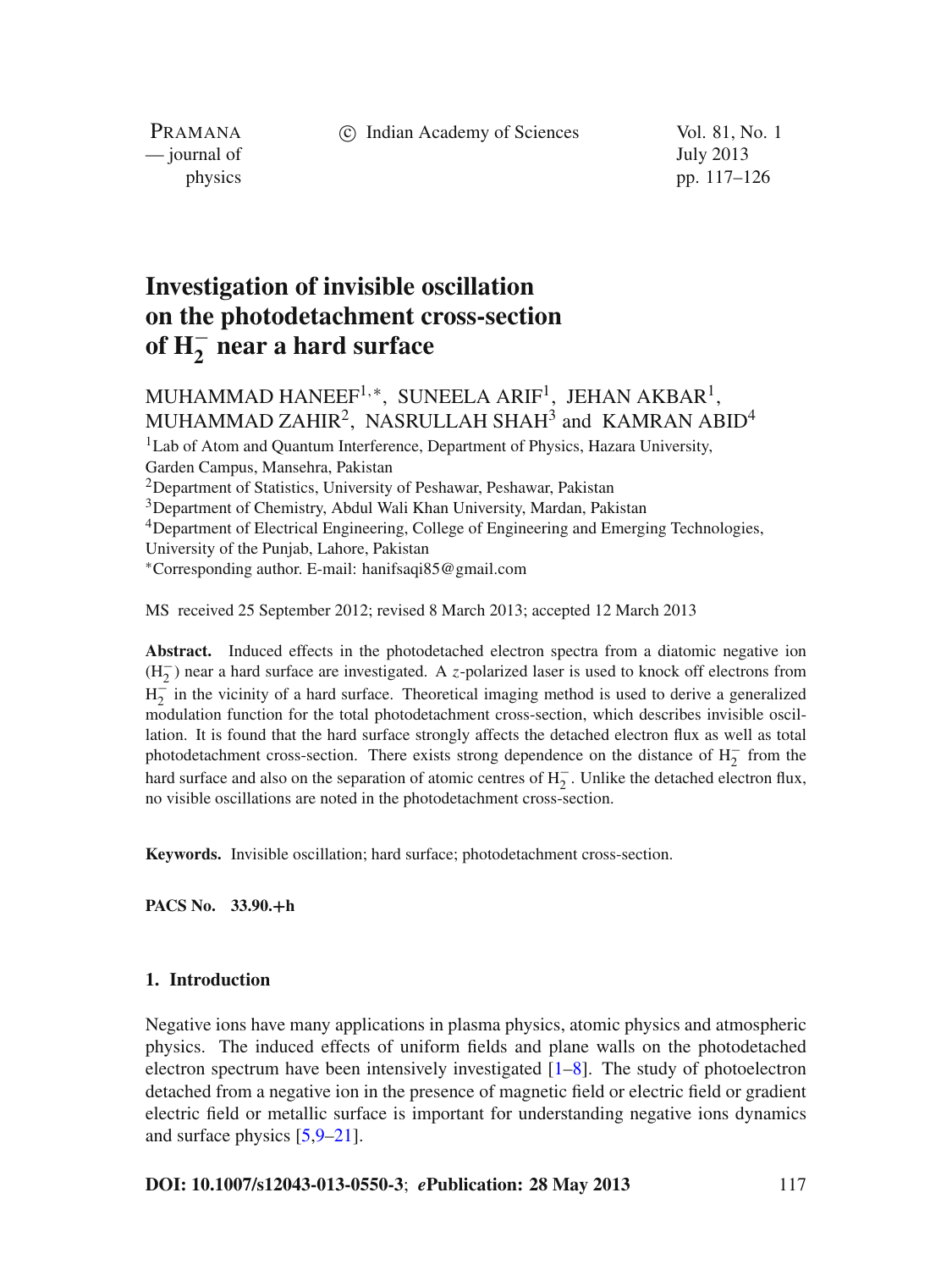#### *Muhammad Haneef et al*

Almost two decades ago, Gibson *et al* [\[22\]](#page-8-5) have performed an experiment related to the photodetachment of Au<sup>−</sup> in a static electric field by using pulsed dye-laser beam (perpendicular to the field). They have reported laser polarization-dependent electric field oscillations in the p-wave detachment cross-section of Au<sup>−</sup> near the threshold. The experiment support the theory for laser polarizations both parallel and perpendicular to the static electric field. The simultaneous effect of electric and magnetic fields on the photodetachment of H<sup>−</sup> is reported in ref. [\[23\]](#page-8-6). The modulation in the cross-section is caused by the static electric field and is enhanced by the magnetic field.

In recent years, theoretical imaging technique has been used by many authors and all of them have reported that surfaces, walls and interfaces induce oscillations in the crosssection just like a static electric field [\[24](#page-8-7)[,25](#page-8-8)]. Overall, much attention has been paid to the effects of walls, uniform electric and magnetic fields in the photodetachment of negative ions. Haneef *et al* have reported photodetachment of monoatomic negative ion near a hard spherical surface [\[1](#page-8-0)[,3\]](#page-8-9). In a recent study, we have reported oscillatory behaviour of the photodetachment cross-section of  $H_2^-$  near a surface, where the laser polarization direction is assumed perpendicular to the surface [\[2](#page-8-10)]. The same problem is revisited in the present article. This time we assume a laser polarized parallel to the hard surface and report that no visible oscillations are induced in the photodetachment cross-section. Our results also predict that unlike the photodetachment cross-section, the detached electron flux is oscillatory. Therefore, a laser polarization can be used to control the oscillation in the photodetachment cross-section of negative ions near a hard surface. Our research will guide future structural investigation of diatomic negative ions near the surfaces and ion traps.

#### **2. Schematic description**

Figure [1](#page-2-0) is a schematic representation of a theoretical model describing photodetachment of diatomic negative hydrogen ion  $(H_2^-)$  near a hard reflecting surface. Similar to the case of hard wall of ref. [\[25\]](#page-8-8), a hard reflecting surface may be modelled by a potential barrier of infinite height. The hard surface is positioned at the origin in such a manner that its norm vector is parallel to the *y*-axis as shown in the figure. A negative hydrogen ion (H<sub>2</sub>) is placed on the *y*-axis at a distance *R* from the surface. An observing screen is placed at a very large distance r compared to distance R, i.e.  $r \gg R$ . It is clear from the figure that a reflecting surface like a plane mirror forms the image at the same distance behind the surface.

A plane-polarized laser which has polarization direction parallel to the *z*-axis is used for the detachment of electron. A single photon, which is absorbed by  $H_2^-$  if the photon energy is high enough, can lead to the emission of photodetached electron. Quantum mechanically, infinite numbers of matter waves are associated with the photodetached electron. Once the photodetached electron waves are generated, they propagate to large distances [\[26](#page-8-11)]. In the present thought experiment,  $H_2^-$  acts as a source of infinite numbers of detached electron waves propagating in all directions.

Spherical polar coordinates are used to characterize the emission vectors of the electron detached from H<sub>2</sub><sup>-</sup>. In the absence of the surface the waves emitted from the centre of H<sub>2</sub><sup>-</sup> is denoted by  $\psi_1$  and termed as direct waves. The direct electron wave at a large distance from H<sup>−</sup> <sup>2</sup> is obtained by using the superposition of detached electron waves generated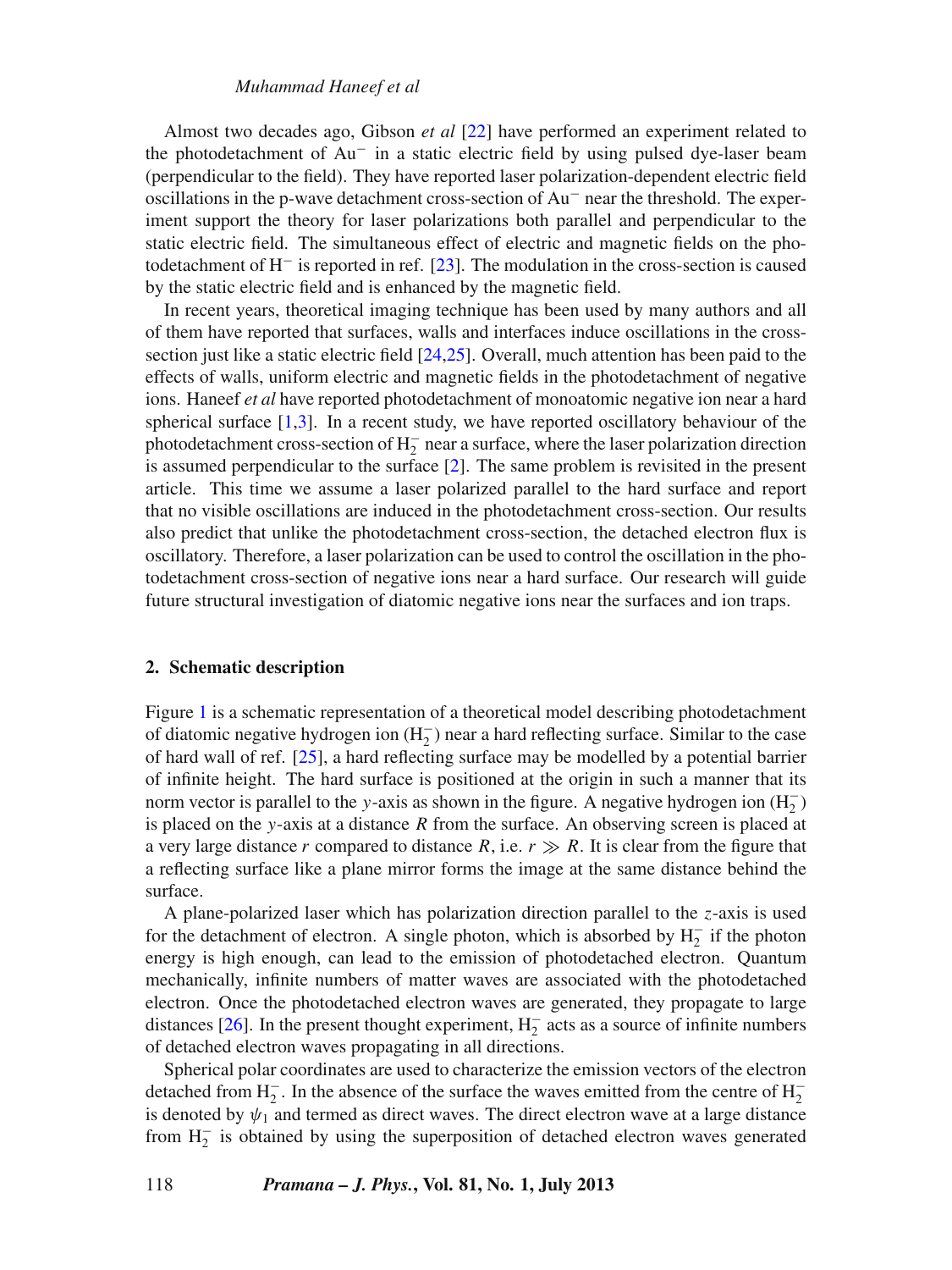*In*v*estigation of in*v*isible oscillation*

<span id="page-2-0"></span>

**Figure 1.** The schematic representation of the photodetachment of  $H_2^-$  near a surface. The yellow solid line circle and yellow dashed line circle represent  $\overline{H_2}$  and its image respectively. The distance of  $H_2^-$  and its image from the hard surface is *R* (atomic units). The screen is considered to be placed at a distance  $r$  away that is large compared to *R*, i.e.,  $r \gg R$ . The direct wave is represented by  $\psi_1$ . The reflected wave is represented by  $\psi_2$ , which appears as originated from the image behind the surface.

from the two centres [\[27\]](#page-9-0). Let  $\psi_1^+$  and  $\psi_2^+$  be the two coherent electron waves of the two centres of H<sub>2</sub><sup>-</sup>, then the direct detached electron wave  $\psi_1$  from the centre of H<sub>2</sub><sup>-</sup> can be written as a linear combination  $\psi_1 = (1/\sqrt{2})(\psi_1^+ + \psi_2^+)$  [\[27](#page-9-0)]. Assume that  $\psi_1^+$  represents the outgoing detached electron wave function produced in the detachment of H<sup>−</sup> in the absence of external agencies. The outgoing wave  $\psi_1^+$  satisfies the Schrödinger equation

<span id="page-2-1"></span>
$$
(H - E)\psi_1^+ = D(r)\psi_i.
$$
 (1)

Here  $H = (p^2/2) + V_b(r)$  is the Hamiltonian which governs the motion of the detached electron.  $D(r) = r\varepsilon$  is the dipole operator which defines the projection of electron position on the laser polarization direction  $(\varepsilon)$ . For a *z*-polarized laser light  $D(r) = r\varepsilon = r \cos \theta = Z$ . The wave function  $\psi_i = B \exp(-k_b r)/r$  is the initial bound wave function with *B* = 0.31552 and  $k<sub>b</sub>$  is related to the binding energy  $E<sub>b</sub>$  of H<sup>-</sup> by  $k_b = \sqrt{2E_b}$  [\[28](#page-9-1)]. As in ref. [\[28\]](#page-9-1), H<sup>-</sup> can be regarded as a one-electron system, with the active electron loosely bound by a short-range spherically symmetric potential  $V_b(r)$ of the hydrogen atom, where *r* is the position of the electron with respect to the hydrogen atom. When the electron is photodetached from the hydrogen atom and moves far away from the origin, the short-range potential  $V_b(r)$  can be omitted. In other words, the initial state of the active electron is an *s* state and after the detachment near the nucleus the electron carries one angular momentum, and at this stage it is a good approximation to neglect  $V<sub>b</sub>(r)$  [\[29\]](#page-9-2). To find solution of eq. [\(1\)](#page-2-1) near the nucleus, the procedure of closed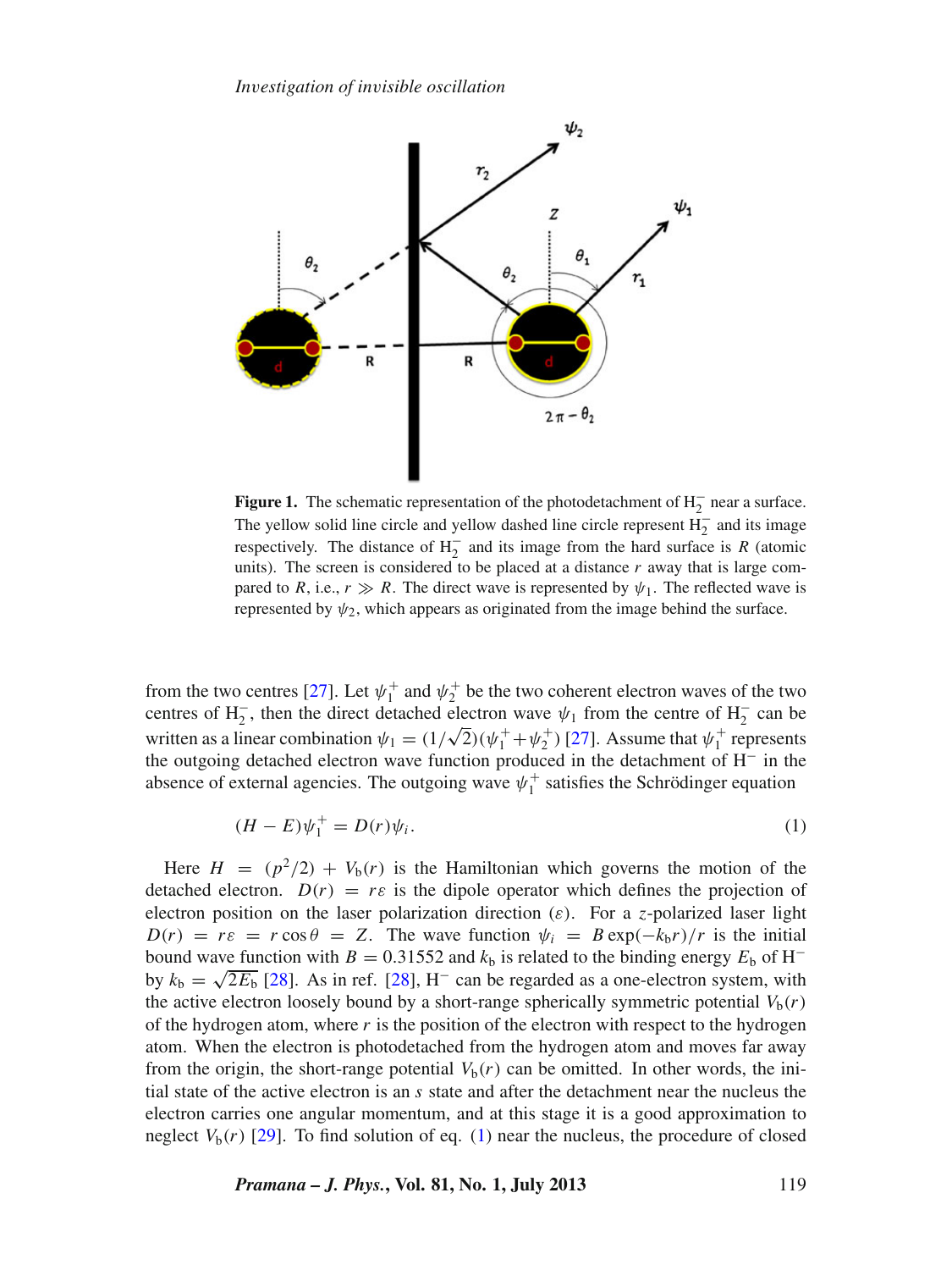orbit theory [\[29](#page-9-2)[–33](#page-9-3)] is used in the absence of the external agencies. In spherical polar coordinates the required detached electron wave function for  $H^-$  is given as

$$
\psi_1^+ = \frac{4ikB\cos\theta_1^+}{(k_b^2 + k^2)^2} \left[ \frac{\exp(ikr_1^+)}{kr_1^+} \right].
$$

A similar wave function, if the electron is assumed to detach from the second centre of the diatomic  $H_2^-$ , can be written as [\[28](#page-9-1)]

.

$$
\psi_2^+ = \frac{4ikB\cos\theta_2^+}{(k_b^2 + k^2)^2} \left[ \frac{\exp(ikr_2^+)}{kr_2^+} \right]
$$

Here  $k = \sqrt{2E}$  is the momentum (in atomic units) of the detached electron having energy *E*. As given in ref. [\[27\]](#page-9-0), we use large-distance approximation  $r_1^+ = r_1 + (d \sin \theta \sin \phi)/2$ and  $r_2^+ = r_1 - (d \sin \theta \sin \phi)/2$  for the phase terms and in all other places we use  $r_1^+ = r_2^+ = r_1$  and  $\theta_1^+ = \theta_2^+ = \theta_1$ . With these approximations and substitutions the direct wave function  $\psi_1$ , originated from the centre of H<sub>2</sub> in the absence of the surface is given below [\[27](#page-9-0)].

<span id="page-3-0"></span>
$$
\psi_1(r_1, \theta_1, \phi_1) = \frac{4\sqrt{2}kBi}{(k_b^2 + k^2)^2} \cos\left(\frac{kd\sin\theta\sin\phi}{2}\right) \cos\theta_1 \frac{\exp(ikr_1)}{kr_1}.
$$
 (2)

The wave  $\psi_1$  travels a distance  $r_1$  and directly reaches the screen. In the presence of the surface, the detached electron wave  $\psi_2$  is supposed to propagate in the direction  $2\pi - \theta_2$ . Furthermore, when  $\psi_2$  is reflected from the surface it appears as it is originated from the image behind the surface and covers distance  $r_2$ . The reflected wave  $\psi_2$  can be written as

<span id="page-3-1"></span>
$$
\psi_2(r_2, \theta_2, \phi_2) = \frac{4\sqrt{2}kBi}{(k_b^2 + k^2)^2} \cos\left(\frac{kd\sin\theta\sin\phi}{2}\right)
$$

$$
\times \cos(2\pi - \theta_2) \frac{\exp(i(kr_2 - \pi))}{kr_2}.
$$
(3)

The additional phase shift ( $-\pi$ ) in the wave function  $\psi_2$  is produced by the hard surface [\[25](#page-8-8)]. As given in ref. [\[26\]](#page-8-11) photodetachment is a two-step process. In the first step an electron wave is generated while in the second step the electron wave propagates to large distance. Similarly, in the given schematic representation the two waves are propagating to large distances. Hence, by large-distance approximation these waves can be considered as propagating parallel to the screen. The total wave function from the system can be obtained by the linear superposition of  $\psi_1$  and  $\psi_2$ .

<span id="page-3-2"></span>
$$
\psi_{\rm T} = \psi_1 + \psi_2. \tag{4}
$$

The total wave function of the system can be obtained by substituting eqs [\(2\)](#page-3-0) and [\(3\)](#page-3-1) in eq. [\(4\)](#page-3-2).

<span id="page-3-3"></span>
$$
\psi_{\rm T} = \frac{4\sqrt{2}kBi}{(k_b^2 + k^2)^2} \cos\left(\frac{kd\sin\theta\sin\phi}{2}\right) \left[\cos\theta_1 \frac{\exp(ikr_1)}{kr_1} - \cos\theta_2 \frac{\exp(ikr_2)}{kr_2}\right].
$$
\n(5)

120 *Pramana – J. Phys.***, Vol. 81, No. 1, July 2013**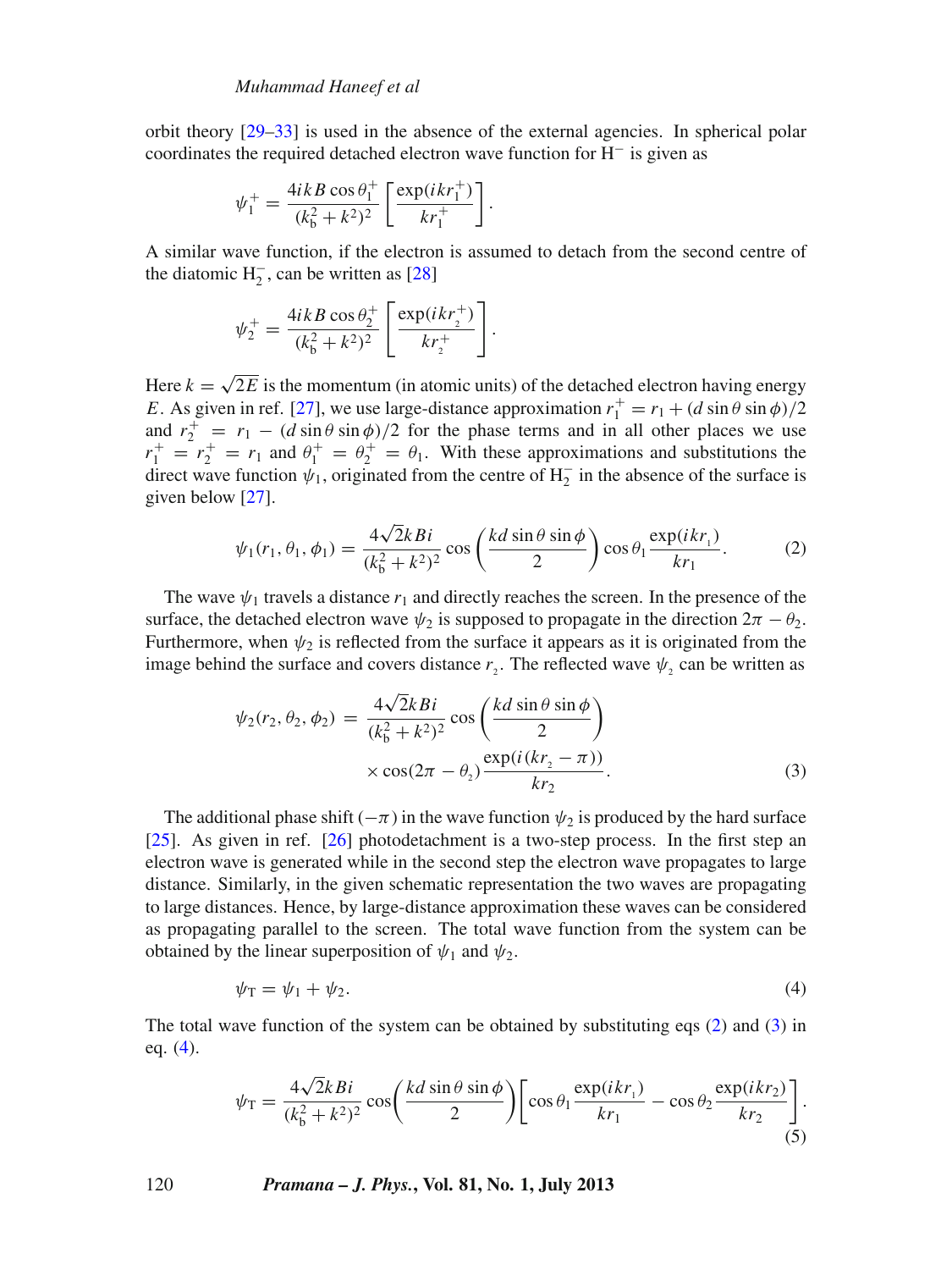Using the large-distance approximations the wave function in eq.  $(5)$  can be simplified by substituting  $r_1 \approx r - R \sin \theta \sin \phi$ ,  $r_2 \approx r + R \sin \theta \sin \phi$  in the phase terms and  $\theta_1 \approx \theta_2 \approx \theta$ ;  $r_1 \approx r_2 \approx r$  in all other places. The total wave function reduces to

<span id="page-4-0"></span>
$$
\psi_{\rm T} = \frac{8\sqrt{2}ikB}{(k_b^2 + k^2)^2} \cos\theta \cos\left(\frac{kd\sin\theta\sin\phi}{2}\right) \sin\left(kR\sin\theta\sin\phi\right) \frac{\exp(ikr)}{kr}.
$$
 (6)

This is the total wave function of the detached electron at a screen from the system. The wave function carries all the information about the system which can be extracted using quantum mechanical tools.

#### **3. Results and discussion**

The total wave function obtained in eq. [\(6\)](#page-4-0) is used to calculate the detached electron flux. The detached electron flux in the radial direction is calculated using the flux formula:

<span id="page-4-2"></span>
$$
\vec{j}(r,\theta,\phi) = \frac{i}{2} \left( \psi_{\rm T} \vec{\nabla} \psi_{\rm T}^* - \psi_{\rm T}^* \vec{\nabla} \psi_{\rm T} \right)
$$
(7)

$$
j_{\rm r}(r,\theta,\phi) = j_0(r,\theta)[1 + \cos(kd\sin\theta\sin\phi) - \cos(2kR\sin\theta\sin\phi) - \cos(kd\sin\theta\sin\phi)\cos(2kR\sin\theta\sin\phi)].
$$
\n(8)

The first term,  $j_0(r, \theta) = 32k^3B^2 \cos^2 \theta / r^2 (k_b^2 + k^2)^4$  represents the flux of monoatomic negative ion in the free space. The middle term represents oscillation induced by separation of the centres. The last term describes the oscillation induced by the surface. In figure [2](#page-4-1) the detached electron flux given in eq. [\(8\)](#page-4-2) is plotted in spherical polar coordinates  $(r, \theta, \phi)$ , where  $R = 150$  a.u.,  $d = 25$  a.u.,  $E_{ph} = 2$  eVnversely with the square of the coordinate *r*. Oscillation can be seen in the figure with the variation in  $\theta$ . For clear understanding of the oscillation the detached electron flux in eq. [\(8\)](#page-4-2) is to be expressed in Cartesian coordinate system. To observe the spatial distribution of the detached electron flux, an observation screen is assumed to be placed perpendicular to the *y*-axis at a distances *L* from the surface, where *L* is much larger than the distance  $R(L \gg R)$ . In the

<span id="page-4-1"></span>

**Figure 2.** The detached electron flux using eq. [\(8\)](#page-4-2) is plotted for distance  $R =$ 150 a.u.,  $d = 25$  a.u.,  $\phi = \pi/3$  and  $E_{\text{ph}} = 2$  eV.

*Pramana – J. Phys.***, Vol. 81, No. 1, July 2013** 121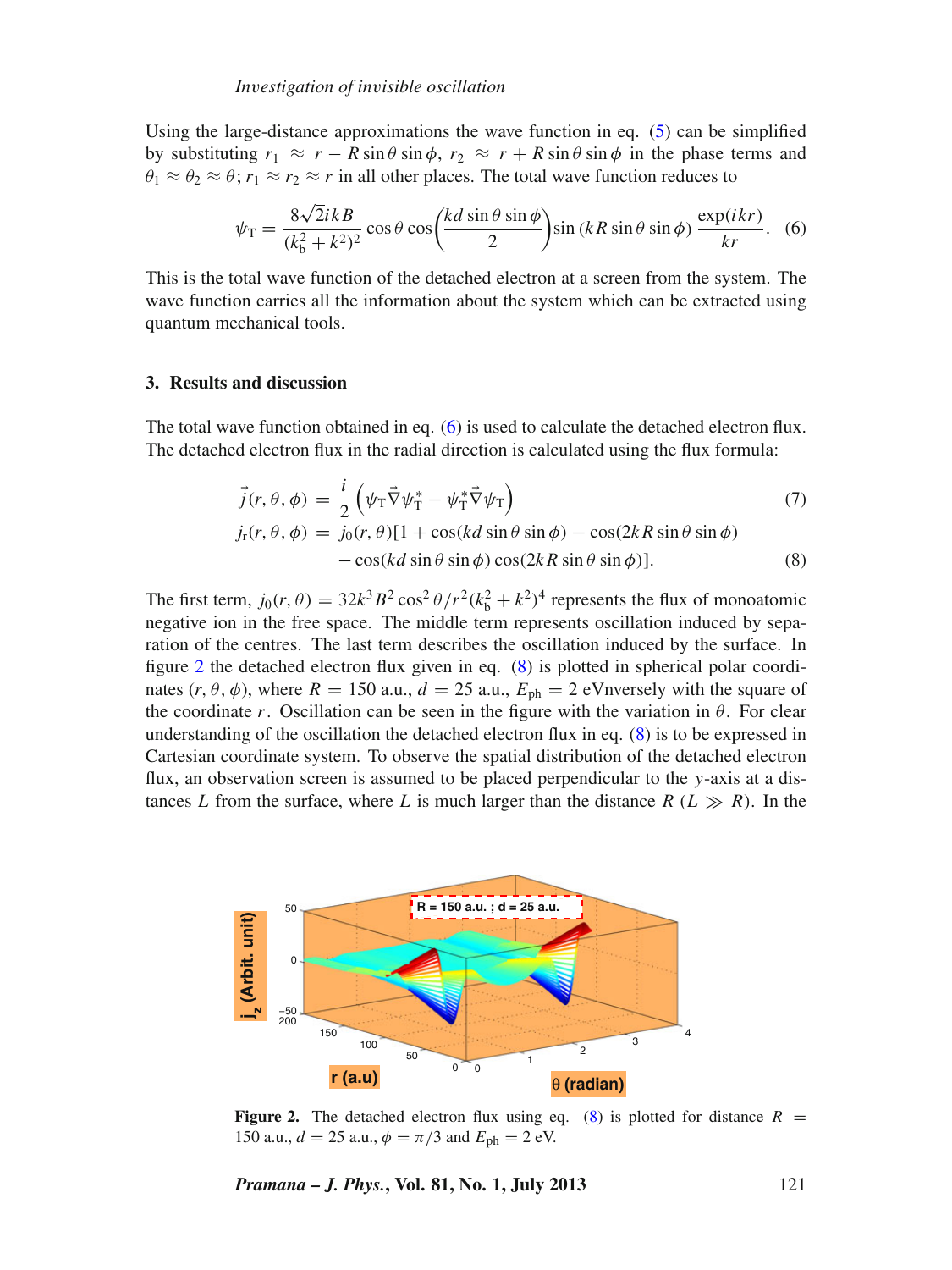#### *Muhammad Haneef et al*

photodetachment microscopy experiments, *L* is generally equal to thousands of atomic units [\[34](#page-9-4)[,35](#page-9-5)]. Hence the electron flux at any point  $(x = 0, y = L, z)$  on the screen is given by

$$
j_{y}(z) = \frac{32k^{3} B^{2} z^{3}}{(k_{b}^{2} + k^{2})^{4} (L^{2} + z^{2})^{5/2}} \left[1 + \cos\left(\frac{k d L}{(L^{2} + z^{2})^{1/2}}\right)\right]
$$

$$
\times \left[1 - \cos\left(\frac{2k R L}{(L^{2} + z^{2})^{1/2}}\right)\right].
$$
(9)

In figure [3](#page-5-0) the detached electron flux vs. distance  $z$  is plotted for fixed values of photon energy  $E_{\text{ph}} = 3$  eV,  $d = 20$  a.u. and different values of *R*. The value of  $R = 50$  a.u. for figure [3a](#page-5-0), the value of  $R = 250$  a.u. for figure [3b](#page-5-0) and the value of  $R = 450$  a.u. for figure [3c](#page-5-0). In the figure the result is compared with the detached electron flux of H<sup>−</sup> in free space. The frequency of oscillations increases for increasing distance *R*. Hence it can be concluded that the surface induces oscillations in the detached electron flux which can be seen in the figure.

<span id="page-5-0"></span>

**Figure 3.** Comparison of the detached electron flux from  $H_2^-$  placed near a surface (solid line) and H<sup>-</sup> (dashed line) is shown. The photon energy  $E_{\text{ph}} = 3$  eV and  $d = 20$  a.u., for (**a**)  $R = 50$  a.u., (**b**)  $R = 250$  a.u. and (**c**)  $R = 450$  a.u.

#### 122 *Pramana – J. Phys.***, Vol. 81, No. 1, July 2013**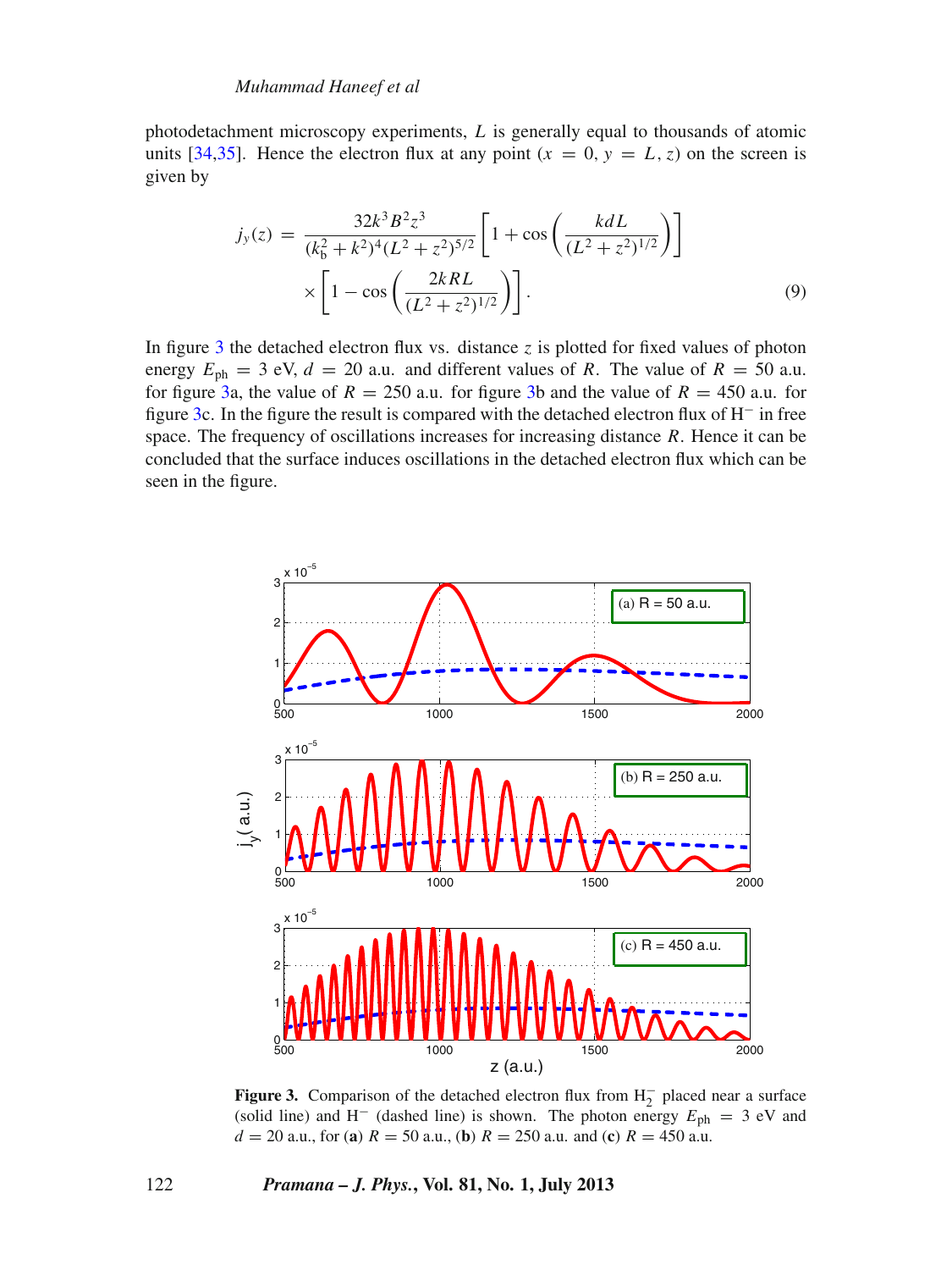#### *In*v*estigation of in*v*isible oscillation*

To observe the general behaviour of the total photodetachment cross-section, an imaginary semispherical surface  $\Gamma$  enclosing the system is considered. The generalized differential cross-section can be defined as the electron flux crossing an infinitesimal area  $ds = r^2 \sin \theta \, d\theta \, d\phi$  on this surface [\[28\]](#page-9-1).

<span id="page-6-0"></span>
$$
\frac{\mathrm{d}\sigma(q)}{\mathrm{d}s} = \frac{2\pi E_{\text{ph}}}{c} \vec{j}_r \cdot \hat{n}.\tag{10}
$$

where *q* is the coordinate on the surface,  $\hat{n}$  is the exterior normal unit vector of the infinitesimal area at coordinate *q* and *c* is the speed of light in atomic units. The total cross-section can be derived by integrating the differential cross-section over the surface  $(\Gamma)$ .

<span id="page-6-1"></span>
$$
\sigma(q) = \int_{\Gamma} \frac{d\sigma(q)}{ds} ds.
$$
 (11)

Solving eqs  $(8)$ ,  $(10)$  and  $(11)$  simultaneously, we obtain

<span id="page-6-2"></span>
$$
\sigma(E_{\text{ph}}) = \sigma_0(E_{\text{ph}}) H(k, d, R),\tag{12}
$$

$$
\sigma_0(E_{\text{ph}}) = \frac{16\pi^2 B^2 \sqrt{2}(E_{\text{ph}} - E_{\text{b}})^{3/2}}{3c(E_{\text{ph}})^3},\tag{13}
$$

$$
H(k, d, R) = [1 - A(kd) + A(2kR) + A(kd - 2kR) + A(kd + 2kR)],
$$
\n(14)

where  $A(kd)$ ,  $A(2kR)$ ,  $A(kd - 2kR)$  and  $A(kd + 2kR)$  are as given below.

$$
A(kd) = \left(3 \frac{\cos(kd)}{(kd)^2} - 3 \frac{\sin(kd)}{(kd)^3}\right),\tag{15}
$$

$$
A(2kR) = \left(\frac{3}{2}\frac{\cos(2kR)}{(2kR)^2} - 3\frac{\sin(2kR)}{(2kR)^3}\right),\tag{16}
$$

$$
A(kd - 2kR) = \left(\frac{3}{2}\frac{\cos(kd - 2kR)}{(kd - 2kR)^2} - \frac{3}{2}\frac{\sin(kd - 2kR)}{(kd - 2kR)^3}\right),\tag{17}
$$

$$
A(kd + 2kR) = \left(\frac{3}{2}\frac{\cos(kd + 2kR)}{(kd + 2kR)^2} - \frac{3}{2}\frac{\sin(kd + 2kR)}{(kd + 2kR)^3}\right).
$$
 (18)

 $\sigma_0(E_{\text{ph}})$  is the photodetachment cross-section of H<sup>-</sup> in the free space and  $H(k, d, R)$  is a generalized modulation function describing invisible oscillations in the photodetached electron spectra. Generalized modulation function is also responsible for the change in peak height of the photodetachment cross-section in low-energy region.

The photodetachment cross-section given in eq. [\(12\)](#page-6-2) is plotted in figure [4](#page-7-0) for  $R =$ 15 a.u. and *d* = 4 a.u.. The photodetachment cross-section of H<sup>−</sup> in free space (dashed line) is given for comparison. It is noted from the figure that the result of eq. [\(12\)](#page-6-2) and that of H<sup>−</sup> in free space is different. For the given values of *R* and *d*, the photodetachment cross-section of eq. [\(12\)](#page-6-2) (solid line) in the low-energy region is almost twice that of the

*Pramana – J. Phys.***, Vol. 81, No. 1, July 2013** 123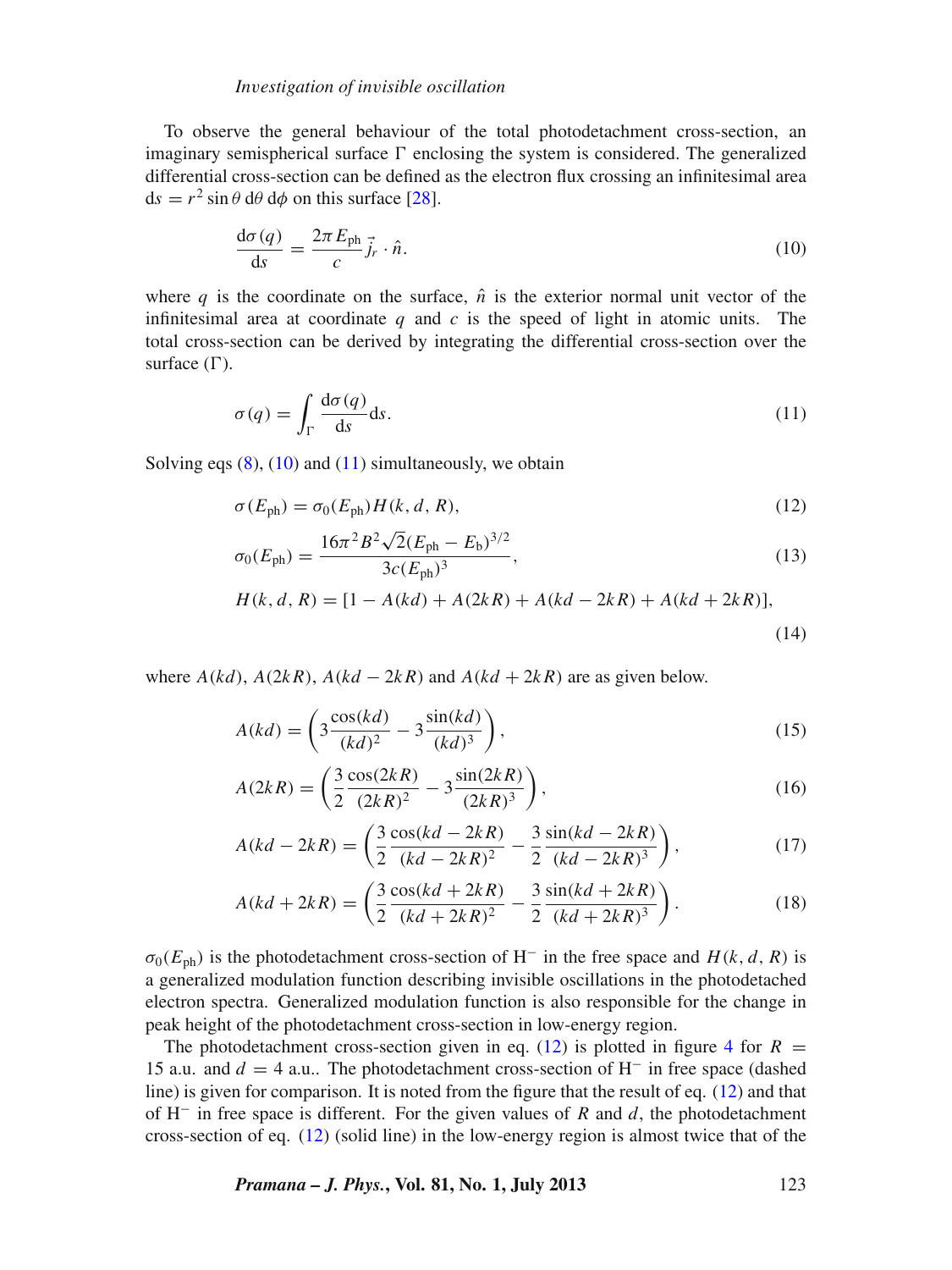<span id="page-7-0"></span>

**Figure 4.** The photodetachment cross-section in eq. [\(12\)](#page-6-2) is plotted for a fixed value of  $R = 15$  a.u. and  $d = 4$  a.u. The cross-section of H<sup>-</sup> in free space (dashed line) is shown for comparison.

cross-section of H<sup>−</sup> in free space, whereas in the high-energy region the cross-section approaches the cross-section of H<sup>−</sup> in free space.

The photodetachment cross-section obtained in eq. [\(12\)](#page-6-2) is also compared (figure [5\)](#page-7-1) with the cross-section of ref. [\[2](#page-8-10)]. The parameters  $R = 300$  a.u. and  $d = 100$  a.u. are kept fixed. The cross-section of eq. [\(12\)](#page-6-2) (dashed line) is smooth, whereas the cross-section of ref. [\[2](#page-8-10)] (solid line) is oscillatory. The smooth behaviour of the cross-section is attributed to the laser polarization parallel to the surface. In general, a surface oriented parallel to the laser polarization direction, cannot induce visible oscillation in the photodetachment cross-section.

<span id="page-7-1"></span>

**Figure 5.** A comparison of the photodetachment cross-section of eq. [\(12\)](#page-6-2) and that of ref. [\[2](#page-8-10)] is shown.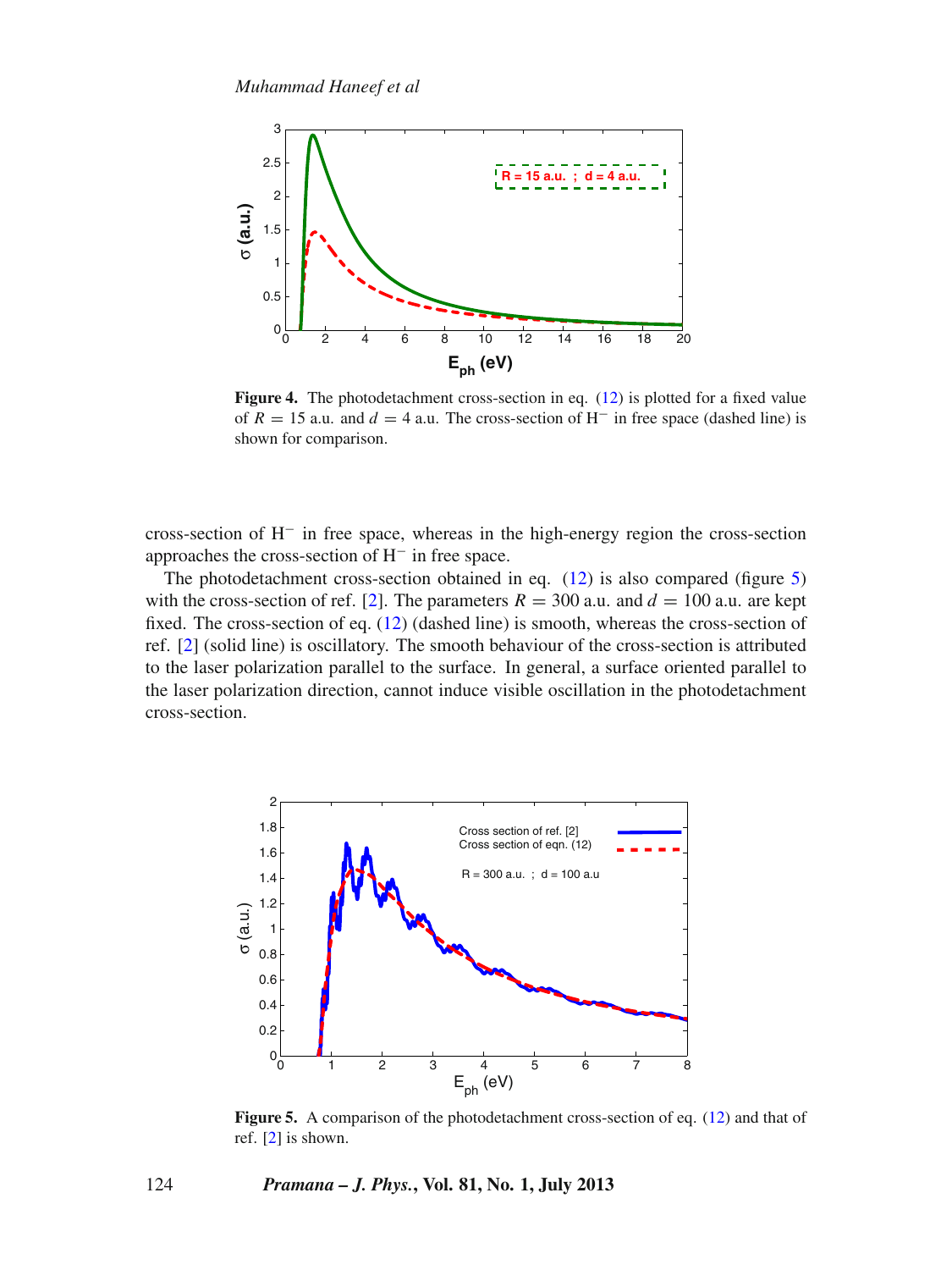#### **4. Conclusions**

In conclusion, theoretical imaging method is used to investigate invisible oscillations in the spectra of diatomic negative ion  $(H_2^-)$  near a hard surface. Strong interference pattern in the detached electron flux is observed in the presence of the hard surface. The photodetachment cross-section of  $H_2^-$  in the presence of hard surface is larger than that of the H<sup>−</sup> in free space. Furthermore, unlike the cross-section of ref. [\[2\]](#page-8-10) the present crosssection is smooth. Hence it is concluded that when laser polarization is parallel to the hard surface, no visible oscillation can be induced in the photodetachment cross-section of a negative diatomic molecule. This work can help in the dynamics and structural investigations of diatomic negative ions. We hope that our results will be useful for guiding future experimental work related to the photodetachment of negative ions in the vicinity of hard surfaces, cavities and ion traps [\[36](#page-9-6)[,37\]](#page-9-7).

### **References**

- <span id="page-8-0"></span>[1] M Haneef, I Ahmad, A Afaq and A Rahman, *J. Phys. B: At. Mol. Opt. Phys.* **44**, 195004 (2011)
- <span id="page-8-10"></span>[2] M Haneef, M Saleh, A Suneela, A Jehan, S Nasrullah and U Imran, *Chin. Phys. Lett.* **29**, 053201 (2012)
- <span id="page-8-9"></span>[3] M Haneef, I Ahmad, A Afaq and A Rahman, *Chin. Phys. Lett.* **29**, 013202 (2012)
- [4] A Suneela, M Haneef, S Nasrullah, A Jehan, M Saleh, M Zahir, U Imran, K Hameed and R Abdur, *J. Kor. Phys. Soci.* **61**, 667 (2012)
- <span id="page-8-2"></span>[5] M Haneef, M Saleh, A Jehan, A Suneela and K Humayun, *Chin. Phys. Lett.* **29**, 073201 (2012)
- [6] M Haneef, M Saleh, A Jehan, A Suneela, S Nasrullah, M Zahir and H Khan, *J. At. Mol. Sci.* **4**, 105 (2013)
- [7] Y Guangcan, Z Yizhuang and C Xianxing, *J. Phys. B: At. Mol. Opt. Phys.* **39**, 1855 (2006)
- <span id="page-8-1"></span>[8] K Rui and G Yang, *Surf. Sci.* **603**, 632 (2009)
- <span id="page-8-3"></span>[9] T Q Liu, W D Hua, H Cai, L Jiang, D Q Liang and X S Cheng, *Chin. Phys. B* **21**, 043401 (2012)
- [10] W X Qing, M L Du and H J Zhao, *Chin. Phys. B* **21**, 043202 (2012)
- [11] Y Guangcan, K R Kui and Z Yizhuang, *Physica B* **404**, 1576 (2009)
- [12] G Yang, Y Zheng and X Chi, *Phys. Re*v*. A* **73**, 043413 (2006)
- [13] G C Yang *et al*, *Chin. Phys. Lett.* **22**, 2233 (2005)
- [14] K Y Huang and D H Wang, *J. Phys. Chem. C* **114**, 8958 (2010)
- [15] H J Zhao and M L Du, *Phys. Re*v*. A* **79**, 023408 (2009)
- [16] D h Wang, *Curr. Appl. Phys.* **11**, 1228 (2011)
- [17] K Y Huang and D H Wang, *Chin. Phys. B* **19**, 063402 (2010)
- [18] B C Yang and M L Du, *J. Phys. B* **43**, 035002 (2010)
- [19] Y Han, L F Wang, S Y Ran and G C Yang, *Physica B* **405**, 3082 (2010)
- [20] D H Wang, S W Shan and T T Tian, *J. Phys. Soci. Japan* **80**, 094301 (2012)
- <span id="page-8-4"></span>[21] D H Wang, S S Li, Y H Wang and H F Mu, *J. Phys. Soci. Japan* **81**, 114301 (2012)
- <span id="page-8-5"></span>[22] N D Gibson, B J Davies and D J Larson, *Phys. Re*v*. A* **48**, 310 (1993)
- <span id="page-8-6"></span>[23] I I Fabrikant, *Phys. Re*v*. A* **43**, 258 (1991)
- <span id="page-8-7"></span>[24] M Haneef, A Suneela, A Jehan, S Nasrullah, M Saleh and M Zahir, *J. Phys. Soci. Japan* **81**, 124304 (2012)
- <span id="page-8-8"></span>[25] A Afaq and M L Du, *J. Phys. B: At. Mol. Opt. Phys.* **40**, 1309 (2007)
- <span id="page-8-11"></span>[26] C Bracher, J B Delos, V Kanellopoulos, M Kleber and T Kramer, *Phys. Lett. A* **347**, 62 (2005)